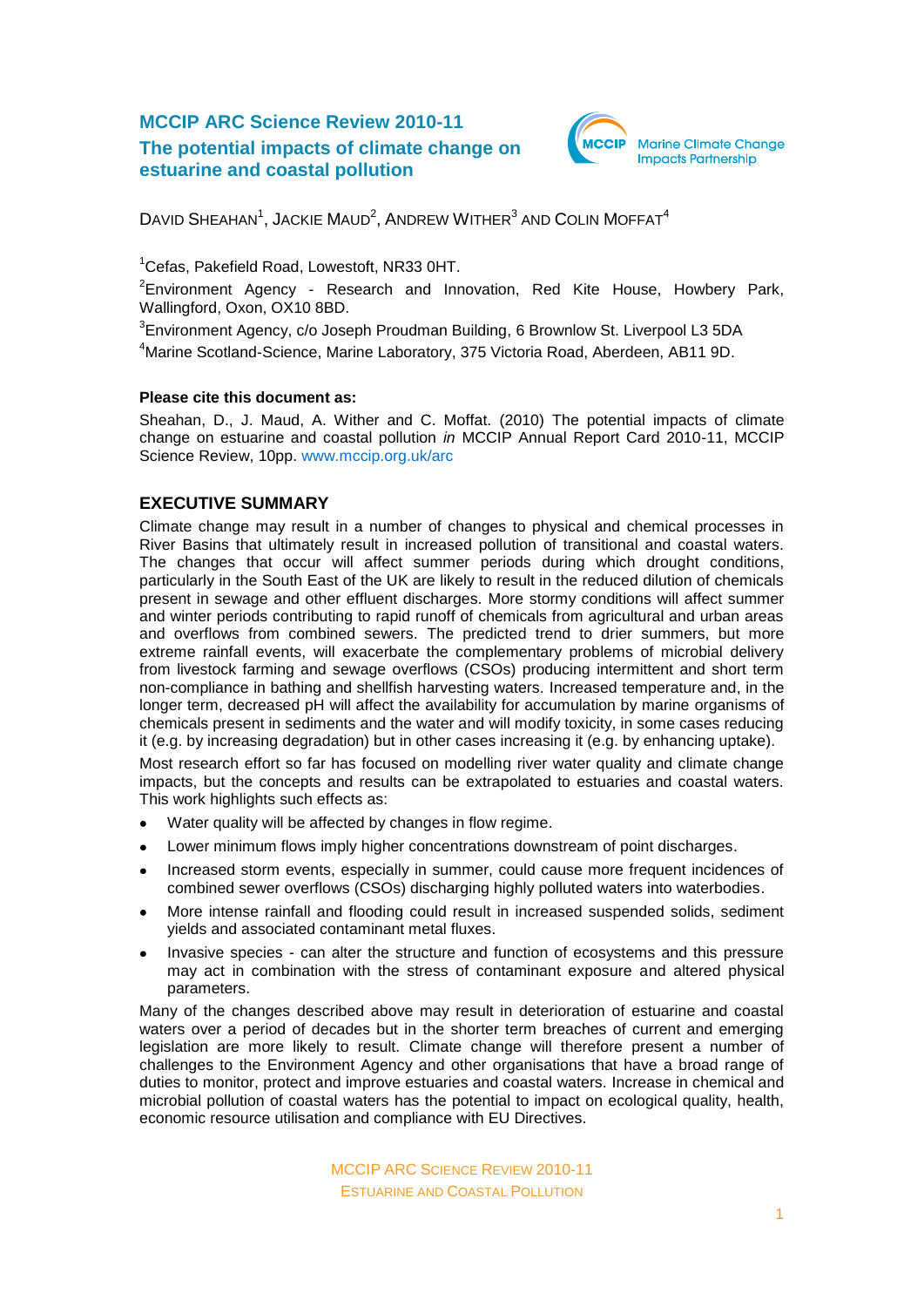It is apparent that whilst many of the climate change influences on coastal waters have been hypothesised and prioritised and some patterns are emerging, existing evidence to support or refute these theories is still patchy. The current state of knowledge specifically on marine pollution is limited and the knowledge gaps are numerous and extensive.

# **FULL REVIEW**

## **1. What is already happening?**

Some of the main issues are in respect of estuarine and very coastal waters:

- (i) Increased flooding causing increased storm sewage discharges, runoff from industrial sites and urban areas and agricultural land with chemical inputs from these areas increased to rivers and estuaries – *contributing to deoxygenation and increased chemical and microbial contamination.*
- (ii) Increased temperatures, longer periods of drought, reduced water flow, increased salinity and decreased pH – *contributing to higher relative concentrations of treated sewage effluent – deoxygenation and microbial contamination, and change in chemical behaviour*.
- (iii) Conditions may become more favourable for Invasive species to establish - *structure and function of ecosystems may be changed and this pressure may act in combination with the stress of contaminant exposure and altered physical parameters.*

Flooding effects have been particularly marked in Northern England and the South West. Estuaries and coastal areas in the South East are likely to be at highest risk from conditions that arise under low summer flows. A reduction in snowfall in Scotland is likely to increase the number and magnitude of flood peaks in rivers where snow has historically been a significant water store.

Flooding is also likely to increase soil and sediment erosion, leading to the remobilisation of metals and persistent organic compounds (Dennis *et al.*, 2003; Whitehead *et al.*, 2008) and micronutrients such as manganese, which at higher concentrations can be toxic (Environment Agency, 2003). As a result of flooding in 2000, large-scale remobilisation of metal-rich mine waste occurred in the headwaters of the River Swale, a tributary of the Yorkshire Ouse. Over the last 20 years increased flooding in this catchment (Longfield and Macklin, 1999) has resulted in much higher rates of metal cycling and redistribution. Floodplain sediments contaminated by mine waste are therefore a predominant supplier of sedimentassociated metals in many UK and other similarly historically contaminated river basins.

Remobilisation of sediments also has the potential to cause deoxygenation in the water column which has been demonstrated experimentally for sediments from various UK river systems (Neal *et al.*, 2006). This potential increase in chemical load and physical effects in estuarine and coastal waters will add further stress to exposed organisms.

Change in physical factors such as temperature may also affect toxicity and fate of chemicals. For some chemicals such as the insecticide DDT, increased temperatures can increase toxicity (Buckman *et al.*, 2007) but for other chemicals a decrease in temperature results in increased toxicity e.g. pyrethroid insecticides (Weston *et al.*, 2009). The increase/decrease of toxicity with increase/decrease in temperature depends upon the balance between chemical degradation and uptake and excretion and whether more toxic metabolites of a parent chemical result from metabolism by an organism.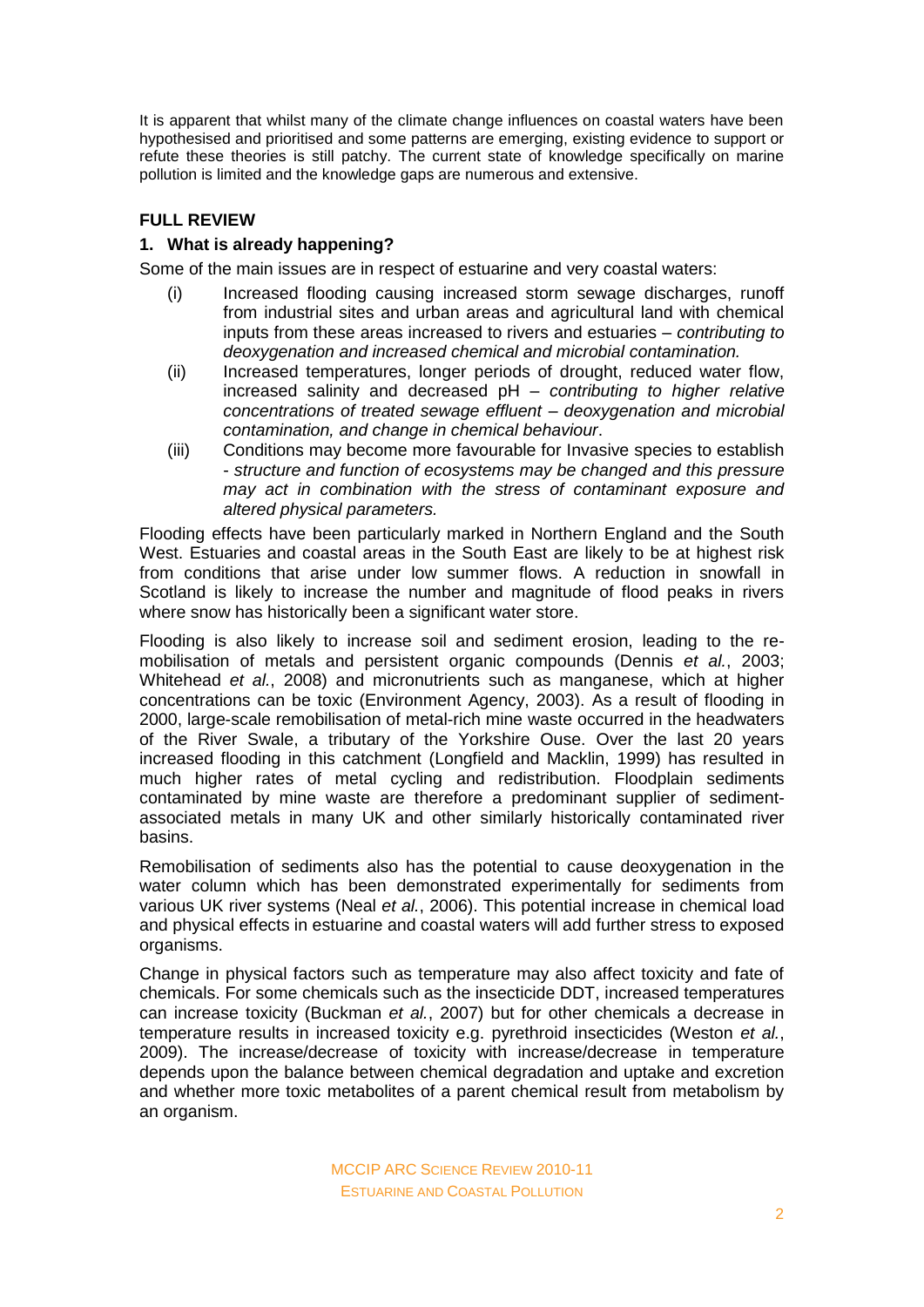Ammonia is a good example of a chemical whose behaviour and potential impact may be different under climate change. Ammonia is present in equilibrium between free ammonia (NH<sub>3</sub>) and the ammonium ion (NH<sub>4</sub><sup>+</sup>). Under all normal conditions the bulk of the ammonia encountered in estuaries will be as the ammonium ion. Although both forms of ammonia may have adverse impacts, it is the un-ionised 'free' ammonia which exerts the main toxic impact to fish and other marine organisms. Higher pH (e.g. less acidic) and temperature and lower salinity all increase the proportion of unionised ammonia. Total ammonia concentrations in estuaries may increase during low flow conditions as dilution is reduced, and loads invariably rise significantly during intense rainfall events through discharge of storm sewage and increases from diffuse sources. However the build up of ammonia may be counteracted to some extent by nitrification processes giving rise to increased nitrate concentrations as ammonia is oxidised to nitrate. The impact of climate change on ammonia toxicity remains a big unknown. The likely increase in temperature is pulling in one direction, whilst possible decreases in pH (more acidic conditions) and increased salinity pull in the other. As the relative rates of these changes are difficult to predict we are entering a period of great uncertainty. The issue of ammonia toxicity has been covered in more detail in *MCCIP ARC Pollution Supplementary Review 2010-11* (Wither, 2010). Increased storm events producing combined sewer overflows and reduced water flow during periods of drought will also result in higher concentrations of other chemical contaminants e.g. priority pollutants (Gasperi *et al.*, 2008).

Although chemical contaminants in storm overflows are of concern, the human pathogens present in combined sewer overflows (CSOs) discharges have implications for disease transmission and ill health through consumption of shellfish (Lee *et al.*, 2003) and use of recreational waters (WHO, 2003). Studies of shellfish held in the vicinity of storm overflows immediately following CSO events have been shown to have faecal coliform bacteria and *Escherichia coli* flesh concentrations that exceed European shellfish hygiene requirements (Kay *et al.*, 2008). There is also economic impact from the pollution loading where bathing water quality is reduced which restricts the attractiveness of coastal resorts to visitors (Georgiou and Brouwer, 2010). The issue of microbial contamination has been covered in more detail in the *MCCIP ARC Science Review 2010-11 Microbial Pollution of Bathing and Shellfish Waters* (Wither *et al.*, 2010).

As our climate warms there is the likelihood of a reduction in snow accumulation in Scotland. Despite limited snow monitoring in Scotland, anecdotal evidence and long term temperature changes point to widespread reduction in snowfall. A reduction in snowfall is likely to increase the number and magnitude of flood peaks in rivers where snow has historically been a significant water store e.g. Mar Lodge area on the River Dee (SEPA, 2009a). The impact of this on contaminants remains unclear other than it will influence the flow regime and perhaps exacerbate other aspects of flow which will be influenced by greater precipitation. The polybrominated diphenyl ether congener pattern in trout from Lochnagar, a loch influenced by snow accumulation, is quite distinct with BDE99 dominating the profile (Webster *et al.*, 2008). The reason for this is unclear, but illustrates a possible impact at altitude which may be altered if the conditions change and this may be translocated to estuarine and coastal environments. It is interesting to note that in a study by the Food Standards Agency, the dioxin concentrations in red deer liver from animals from the north of Scotland, including relatively close to Lochnagar, were above the 6 pg WHO-TEQ/g fat (Food Standards Agency, 2006; units are picograms of World Health Organization Toxin Equivalent per gram of fat. The use of WHO-TEQ allows concentrations of the less toxic compounds to be expressed as an overall equivalent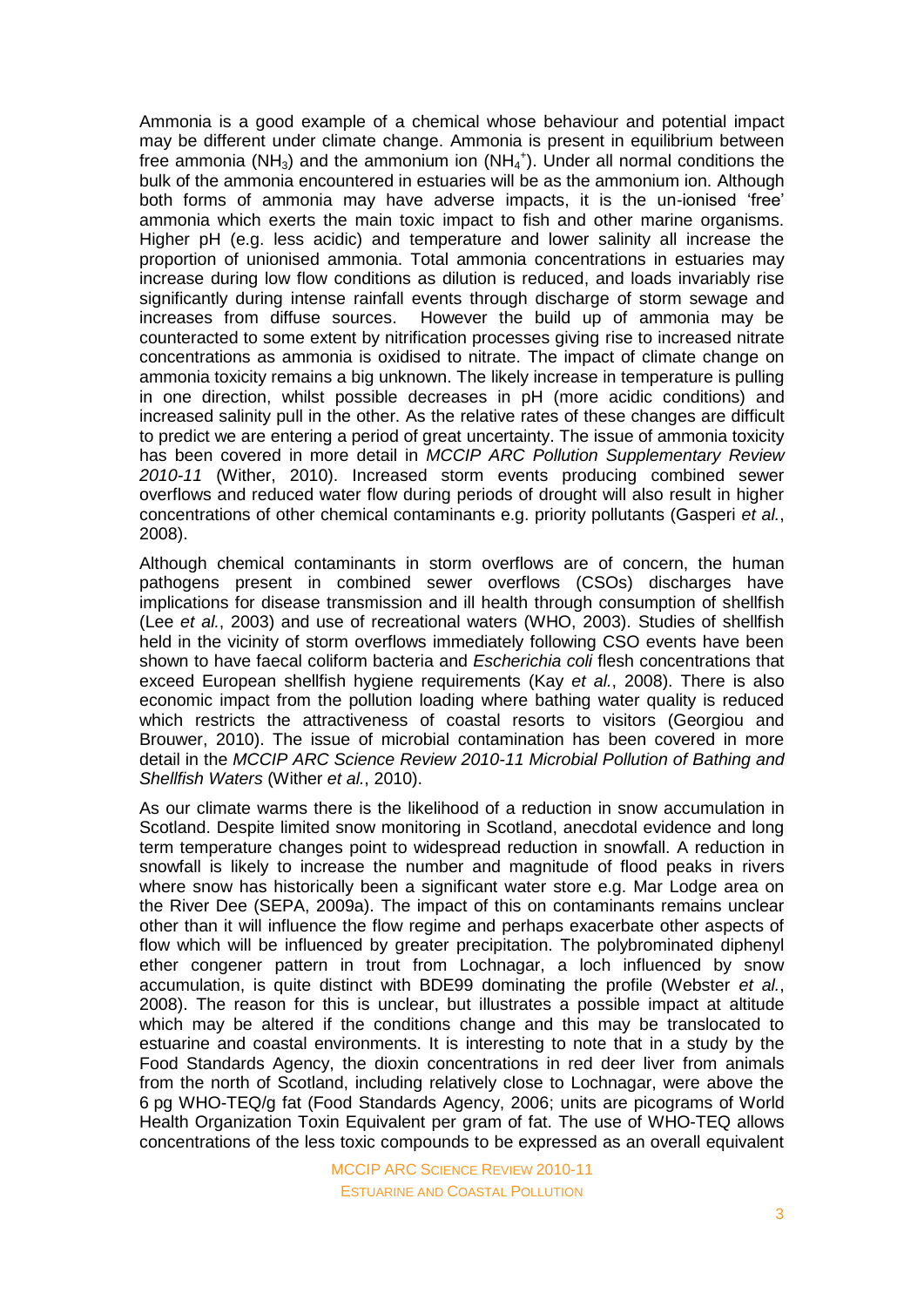concentration of the most toxic dioxin, 2,3,7,8-TCDD). The most likely source of such contaminants is precipitation, some of which will be snow. This may be indicative of the presence of dioxins which may be released into the aquatic environment or may be more accessible if they enter the Scottish aquatic environment through rainfall rather than snow.

SEPA (2009b) have recently reported on trends in organic carbon in Scottish rivers and lochs. The data shows that the concentration of organic carbon in many Scottish rivers has approximately doubled over the last 20 years, with soils being the most likely source. Most of the sites with increasing TOC were in the east of Scotland, but this actually reflects the distribution of sites sampled. Loss of soil organic matter reduces soil properties including the ability to retain pollutants and nutrients resulting in increases in pollutant content in run-off. The implications of this for contaminant and nutrient redistribution, specifically to estuarine and coastal locations, are unclear.

Climate change also has the potential to impact upon UK compliance with emerging regulatory frameworks such as the Water Framework Directive (WFD) and Marine Strategy Framework Directive (MSFD). The WFD provides a regulatory framework for River Basins including estuaries and coastal waters. A series of objectives are set under the Directive to ensure that good ecological status is achieved by 2015. Status is assessed on the basis of various chemical, physical, and ecological parameters all of which may be influenced by climate change, leading to a failure to achieve environmental objectives. The MSFD will regulate the marine environment from coastal waters outwards and aims to achieve good environmental status by 2020. The Environment Agency undertook a scoping study of climate change influences on environmental standards (Environment Agency, 2003) which showed that many complex interactions could occur between climate change factors, chemicals and receptors.

#### **Climate Change Research**

It is important to understand the potential impacts of climate change on water quality, but predicting this is particularly difficult in estuarine and coastal areas because of the wide range in natural variability in hydrology, chemistry and ecology. To assist with the understanding of climate change processes and their interactions on water quality, and to enable better prediction the Environment Agency has been increasingly using mathematical models. A science project was undertaken to review the potential impacts of climate change on surface water quality, which although focused on five UK freshwater river systems, is applicable to estuarine and coastal systems (Environment Agency, 2008). This research used SIMCAT (the Environment Agency's water quality model) and complementary modelling work with the INCA (Integrated Catchment) model to run four UKCIP02 climate change scenarios for the 2010s, 2020s and 2050s, to simulate flow, phosphorus, nitrate, ammonia, sediments and ecology. The results demonstrated that water quality impacts are different depending on geographic location and water body location within the catchment, but suggested that the changes predicted from the modelling were not large. Further work is planned on this topic in light of publication of the new UKCP09 climate change scenarios.

Conclusions from this study suggest that:

- Water quality will be affected by changes in flow regime.
- $\bullet$ Lower minimum flows imply higher concentrations downstream of point discharges.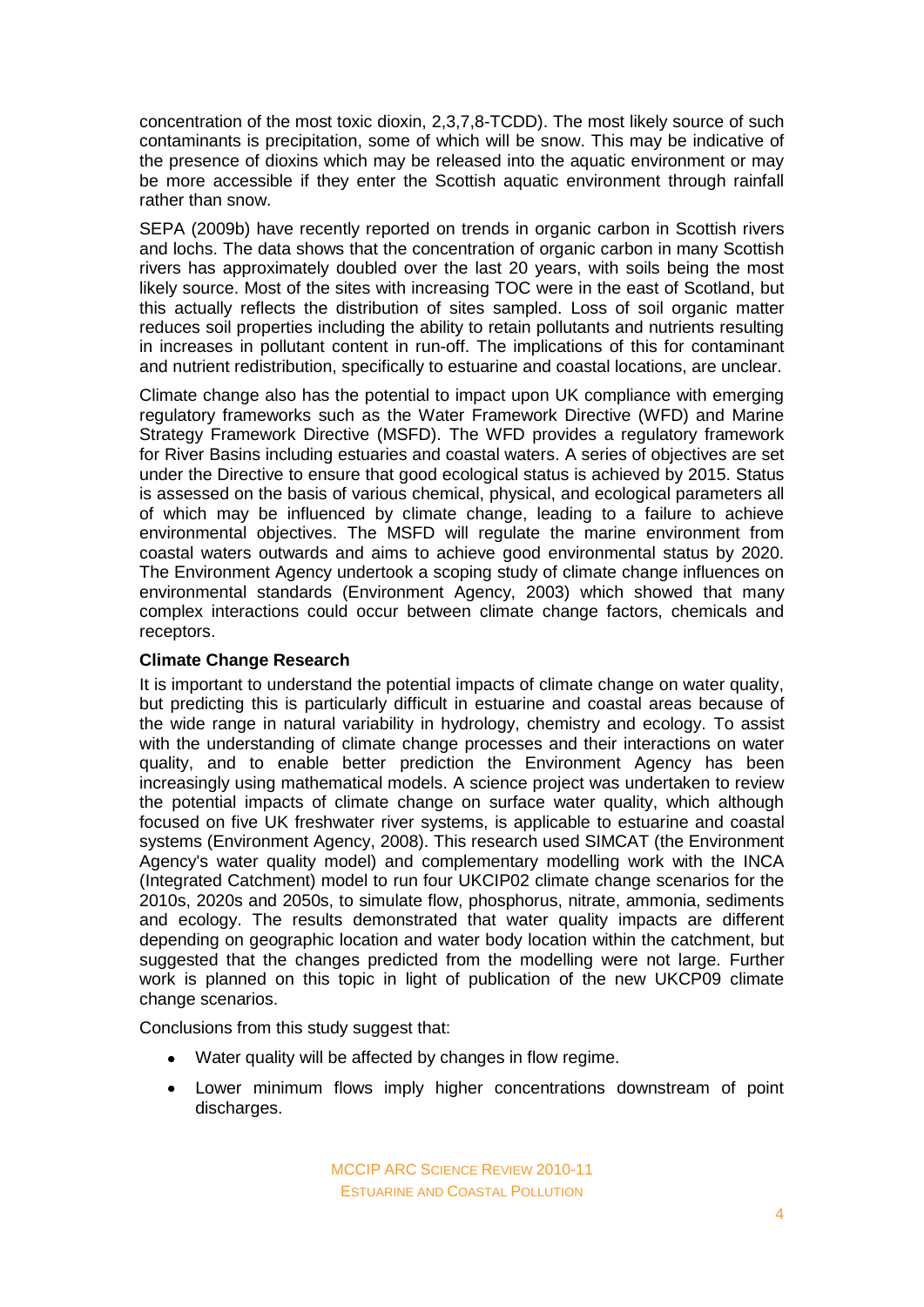- $\bullet$ Increased storm events, especially in summer, could cause more frequent incidences of CSOs discharging highly polluted waters into waterbodies.
- More intense rainfall and flooding could result in increased suspended solids,  $\bullet$ sediment yields and associated contaminant metal fluxes

There are other marine pollution issues related to climate change that are highlighted as high-risk issues for further investigation. These include the potential for increased dilution of chemicals following intense rainfall, which may fail to pick up breaches of Environmental Quality Standards (EQSs); the probability of a concentrated first pulse of pollution during a rainfall event following an extended dry period and related specifically to agricultural land, the possibility of increased slurry runoff from dry, fissured ground, again following a period of dry weather. These are all work areas that require further investigation to determine the potential for significant environmental impacts.

As the climate changes and the waters of the North-East Atlantic generally warm, there has been an increase in warm-water fish species (e.g. red mullet, john dory, triggerfish) in UK waters during recent decades, while many coldwater species have experienced declines. (Pinnegar *et al.*, MCCIP 2008). New species may also become established in estuaries and coastal areas as a consequence of human activities such as navigation (Ruiz *et al.*, 2000) and aquaculture. Invasive species can alter the structure and function of ecosystems (MacDougal and Turkington, 2005) and this pressure may act in combination with the stress of contaminant exposure and altered physical parameters associated with climate change e.g. invasive macroalgae colonising a bivalve native to the Mediterranean induce biological stress and oxidative damage (Box *et al.*, 2009).

#### **2. What could happen in the future?**

- I. Increased storm surges, with seabed disturbance *potential for contaminant remobilisation from marine sediments and flooding and remobilisation of contaminants from land-based sources.*
- II. Higher temperatures *increased uptake/stress/toxicity in some cases increased degradation? Increased release of contaminants from sediments?*
- III. Seawater is becoming more acidic (lower pH) from absorption of carbon dioxide due to increased atmospheric concentrations causes reduced calcification in many species. Already shown in tropics, though some species increase their calcification – therefore a mixed picture – *under acidic conditions metals can become more bio-available leading to accumulation by marine organisms.*

The effects of climate change are not limited to the potential for increasing concentrations of contaminants as chemical speciation may be influenced by changes in seawater acidity and temperature. Seawater acidification specifically may increase the organic and inorganic speciation of metals and as a result their bioavailability in marine environments. Greater bioavailability of dissolved iron for example may increase primary productivity whereas increase in dissolved copper may result in increased toxicity (Millero *et al.*, 2009). Both types of change may represent a serious potential risk to water quality and ecosystem health. Acidification may also reduce an organism's tolerances to a number of other environmental factors including pollutants (Widdicombe and Spicer, 2008). However, increasing temperatures may also enhance biodegradation of contaminants and therefore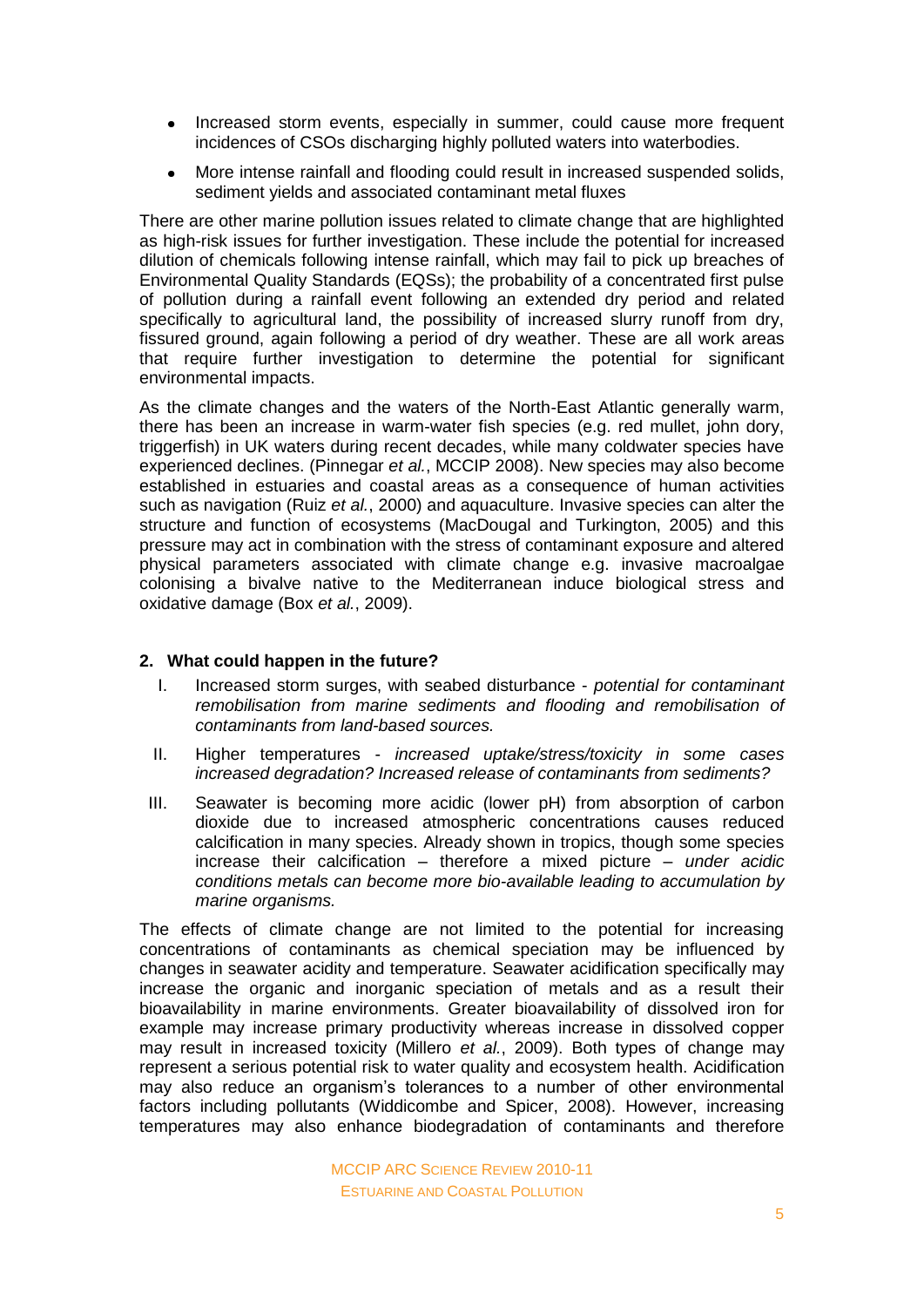reduce pollution impacts. Therefore acidification and warming effects must be considered in combination and should be a future adaptation research area.

An Environment Agency science project is currently underway to translate the UKCP09 climate projections into policy and practice and will provide an initial assessment of the implications for the Environment Agency. Water quality, diffuse pollution and water temperature are some of the specific indicators that will be analysed. This project is due to deliver July 2010 and it is expected that outputs will be produced at a regional scale (according to UKCP09 land 25km grid squares, administration and river basin districts and also the UKCP09 marine regions).

As climate changes and the waters of the North East Atlantic continue to warm, there will be further impacts on the distribution of marine species. Recent warming is exceeding the ability of local species to adapt and is consequently leading to major changes in the structure, function and services of these ecosystems. Clearly, over time there have been changes in species distributions as a result of natural climatic variations. However, in considering changes in the distribution and condition of species that would not have occurred in the absence of direct or indirect human impacts, chemical pollution has to be taken into consideration as an additional factor imposing stress to biota (ICES, 2007). The ICES Working Group on Biological Effects of Contaminants (WGBEC) are of the view that current evidence provides a clear link between pollution and climate change, with increasing temperature, decreasing pH or UV radiation possibly acting as additional or synergistic stressors. In addition, an altered composition in primary production (as shown in the Baltic) might influence food availability with more serious pollutant effects. Climate related changes in fish communities might also result in a modified transfer of contaminants within the food web (ICES 2007).

Another major area of change with respect to contaminant exposure, distribution and effects will relate to shifts in land use and agricultural distribution/practices. This, to respond to climate change, will bring about changes in chemical treatments and hence in pesticide distributions.

Chlorobiphenyl distributions in shallower offshore areas are dominated by atmospheric inputs (Webster *et al.*, 2007). If climate change alters the prevailing atmospheric transport systems then this could influence contaminant and nutrient deposition, although the impact of such changes is unknown.



## **3. Confidence in the science**

In some areas, for example our current understanding of the inputs, behaviour and impact of ammonium, is reasonably good and would warrant a higher value for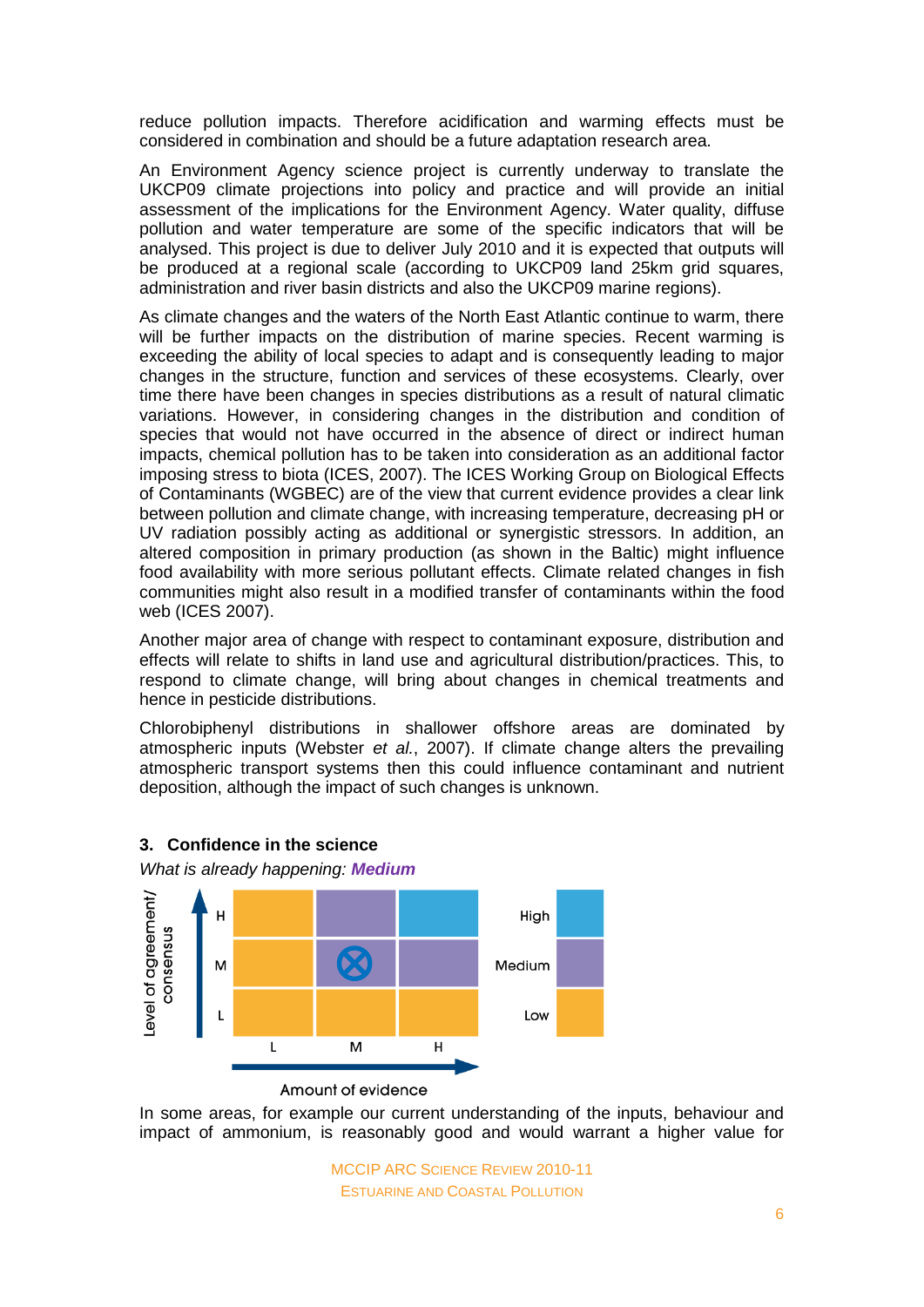evidence and consensus. This is also the case for microbial contamination for which our knowledge of inputs and behaviour in the environment is better understood. But in other cases there is greater uncertainty e.g. for the distribution of priority pollutants and other chemicals from CSO inputs and the potential for toxicity enhancement through increased temperatures and reducing pH.



Amount of evidence

Predictions for the future are limited in a number of areas by available research. More specific issues are developed in this report card than were presented previously.

# **4. Knowledge gaps**

*What are the top priority knowledge gaps that need to be addressed in the short term to provide better advice to be given to policy makers?*

Relating specifically to climate change and coastal pollution a number of knowledge gaps are apparent, many of which are cross-cutting to the different functions of the Environment Agency but also engage other organisations that contribute to improved understanding of marine processes. These include but are not limited to the following areas of research:

- Projected changes in the statistical distribution of river flows
- Estimates of the probabilities of changes in water quality and the probabilities of failing water quality standards including accurate and integrated, processbased prediction models for microbial pollutants in coastal catchments and near-shore receiving waters
- $\bullet$ The joint probability of intense rainfall during or after a long period of dry weather and low river flow
- The possibility for higher effluent concentrations due to water re-use  $\bullet$
- The possible changes to mixing and circulation of discharges from outfalls
- The potential for hypoxic episodes in coastal waters causing fish kills
- Increased distribution of contaminants due to increased sediment disturbance
- A better understanding of the effects of salinity, temperature and pH change  $\bullet$ upon chemical contaminants and their potential impact on marine organisms.
- In addition to the issue of coastal pollution per se, there is the wider aspect of the combined impacts of climatic variability and other stressors, such as chemical and microbiological pollutants, and the impact this may have on species distribution. In this context:
	- oMore research is required to evaluate the interactions between climate change and contaminants to better understand and predict how on-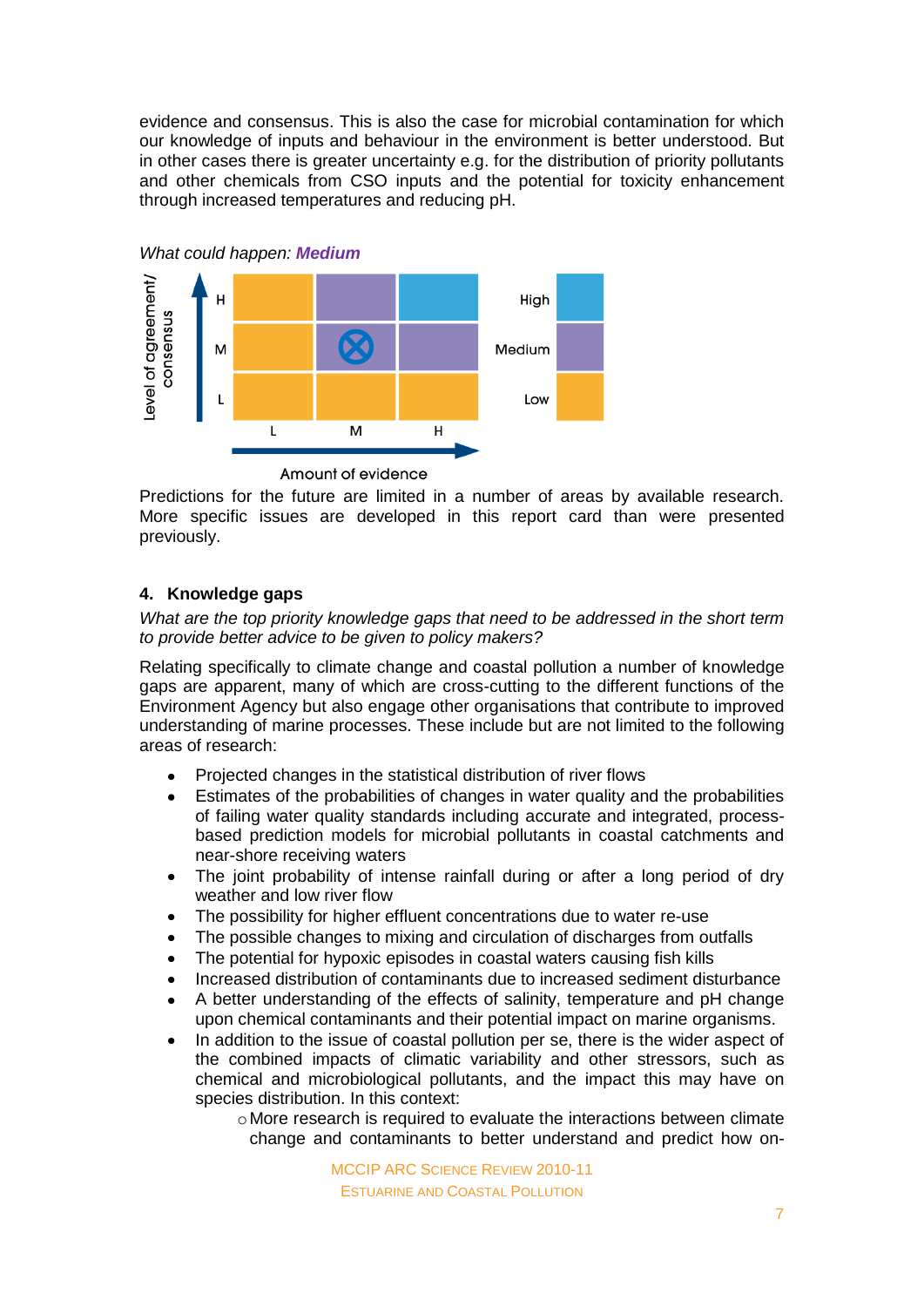going and future climate changes may interact with anthropogenic impacts, including chemical and microbiological pollution.

oExperimental studies and modelling efforts are needed to test various scenarios concerning transport, transfer and cycling of chemical pollutants and to assess the counteracting effects on important species including the impact on their well-being/fitness, and the potential effects on populations/ecosystems.

#### **5. Socio-economic impacts**

The potentially increased concentration of contaminants (such as ammonia, various organic chemicals and metals derived from CSO discharges) resulting from storm water inputs or due to reduced water flows may impact adversely on both commercial and recreational fisheries within estuaries.

Estuaries and other Transitional and Coastal waters are important nursery grounds for commercially important species, e.g. Bass, and unfavourable conditions through chemical intoxication could threaten commercial coastal fisheries and recreational sea angling.

Although shellfish have a greater tolerance to some contaminants they are inherently immobile and unable to avoid acute exposure. In addition the greater potential frequency of contamination of shellfisheries with sewage effluents, in particular the microbiological contamination, will mean that greater time and effort will have to be given to depuration of shellfish intended for consumption.

Salmonids are an important species with the recreational fishery also having a high social and commercial value (this issue is important because increased contamination of surface waters and their deoxygenation can influence fish avoidance well below lethal concentrations and may severely impact salmon runs in vulnerable rivers).

- There are over 12,000 full or part time fisherman in the commercial sector.
- $\bullet$ The value of fish landed by UK vessels is £630m per annum of which about 20% -28% comes from the inshore fishery.
- The Scottish salmon farming industry is worth in excess £380m per annum.  $\bullet$
- Although the landings of fin-fish have shown a steady decline over many years landings of key shellfish species (Nephrops, scallops and crabs) continue to rise.
- Cultivated shellfish total value for 2006 ~£23m to the UK economy (Shellfish Association, 2009).
- By comparison wild shellfish from near-shore intertidal and subtidal beds  $\bullet$ (cockles, mussels and oysters) have a relatively modest commercial value (although still >£6m per annum). The social value of these fisheries is much higher with many local communities having a long established affinity with fishing. The condition of many of these fisheries (Wash, South Wales, Morecambe Bay) is poor and although ammonia and other contaminants have not been identified as a key issue, any chemical stressors present could inhibit recovery (Shellfish Association, 2009).

The value of recreational sea angling is now approaching that of the commercial sector; a 2004 report estimated that recreational sea angling in the UK was worth £1,000m annually (PMSU, 2004).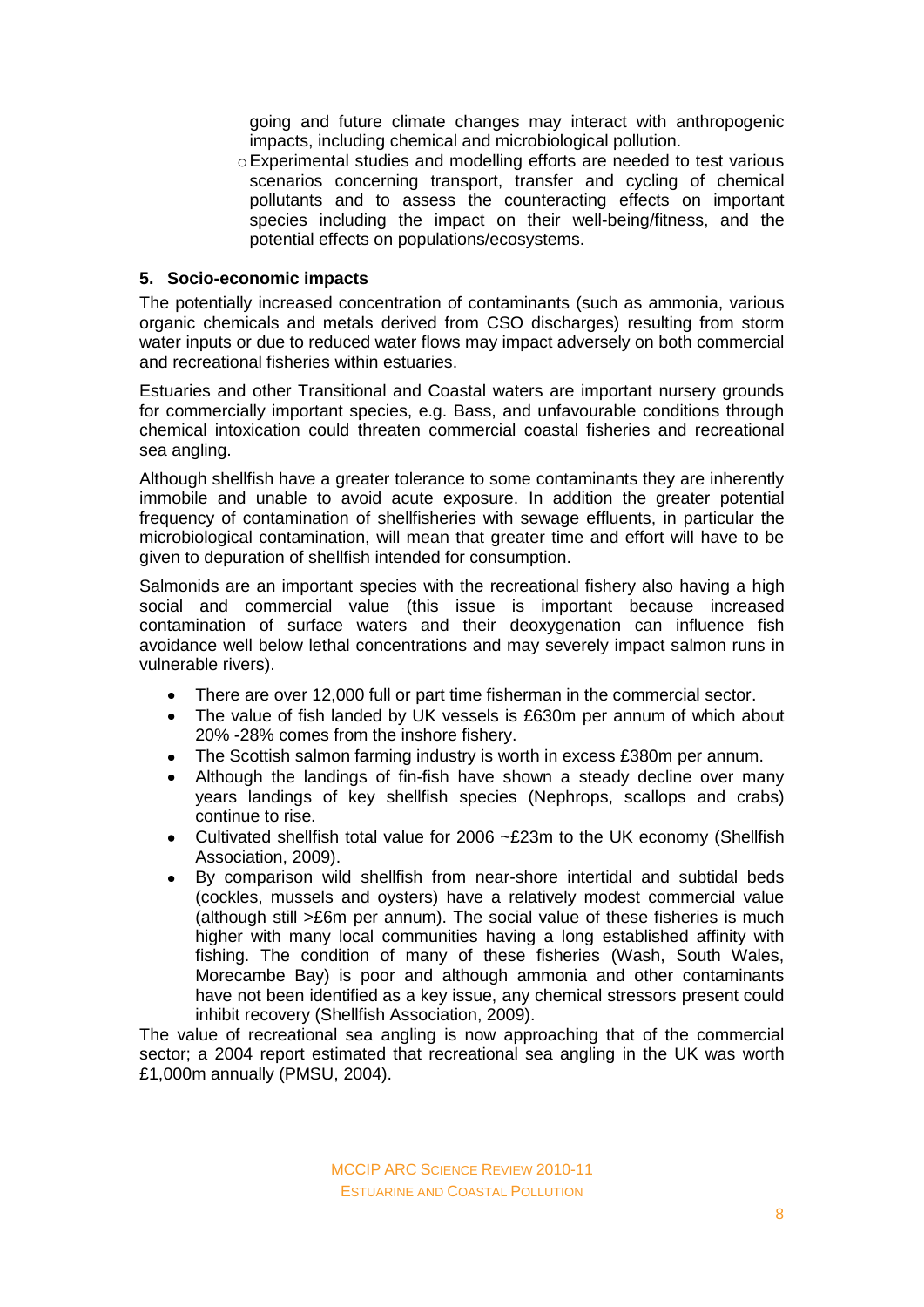#### **6. References**

- Box, A. Sured, A. Deudero, S. (2009), Antioxidant response of the bivalve Pinna nobilis colonised by invasive red macroalgae Lophocladia lallemandii. *Comparative Biochemistry and Physiology,* Part C*,* **149,** 456–460
- Buckman, A.H., Brown, S.B., Small J, Muir D.C., Parrott J., Solomon K.R., Fisk A.T. (2007). Role of temperature and enzyme induction in the biotransformation of polychlorinated biphenyls and bioformation of hydroxylated polychlorinated biphenyls by rainbow trout (*Oncorhynchus mykiss*). *Environ Sci Technol*, **41**, 3856–63.
- Dennis, I.A., Macklin, M.G., Coulthard, T.J., Brewer, P.A. (2003). The impact of the October– November 2000 floods on contaminant metal dispersal in the Swale catchment, North Yorkshire, UK. *Hydrological Processes*, **17**, 1641–1657.
- Environment Agency (2003). Climate change influences on environmental and human health chemical standards – a scoping study. R&D Technical Report X1-038.
- Environment Agency (2008). Potential impacts of climate change on river water quality. Science Report SC070043/SR1.
- Food Standards Agency (2006) Dioxins and dioxin-like PCBs in offals. [www.food.gov.uk/multimedia/pdfs/fsis1506.pdf, 07122009](http://www.food.gov.uk/multimedia/pdfs/fsis1506.pdf,%2007122009)
- Gasperi J, Garnaud S, Rocher V, Moilleron R. (2008). Priority pollutants in wastewater and combined sewer overflow. *Sci Total Environ,* **407**, 263-272
- Georgiou, S. and Brouwer, R (2010) Economic Evaluation. In Bos, R. and Bartram, J. (Eds) Animal Waste, Water Quality and Human Health: WHO - Emerging Issues in Water and Infectious Disease series. International Water Association and WHO, London. (in press).
- ICES. 2007. Report of the Working Group on Biological Effects of Contaminants (WGBEC), 19-23 March 2007, Alessandria, Italy. CM 2007/MHC:03. 129 pp.
- Kay D., Kershaw S., Lee R., Wyer M.D., Watkins J., Francis C. (2008). Results of field investigations into the impact of intermittent sewage discharges on the microbiological quality of wild mussels (Mytilus edulis) in a tidal estuary. *Water Res*, **42**, 3033–3046
- Lee, R., Kay, D., Wilkinson, R.J., Fewtrell, L., Stapleton, C. (2003). Impact of Intermittent Discharges on the Microbial Quality of Shellfish. R&D Technical Report P2-266/TR. Environment Agency, Bristol, 48pp.
- Longfield, S.A., Macklin, M.G., (1999). The influence of recent environmental change on flooding and sediment fluxes in the Yorkshire Ouse basin. *Hydrological Processes*, **13**, 1051–1066.
- MacDougall, A.S., Turkington, R. (2005). Are invasive species the drivers or passengers of change in degraded ecosystems? *Ecology*, **86**, 42–55.
- Millero, F.J., Woosley, R., Ditrolio, B. and Waters, J. (2009). Effect of ocean acidification on speciation of metals in seawater. *Oceanography*, Volume **22**, Number 4
- Neal C., House W.A., Jarvie H.P., Neal M., Hill L., Wickham, H. (2006). The water quality of the River Dun and the Kennet and Avon Canal *Journal of Hydrology*, **330**, 155– 170
- Pinnegar, J., Sims, D.W. and Heath, M. 2008. MCCIP Annual Report Card 2007-2008 Scientific Review - Fish and Fisheries
- PMSU (2004) Net benefits and sustainable and profitable future for UK fishing. Prime Ministers Support Unit
- Ruiz, G.M., Rawlings, T.K., Dobbs, F.C., Drake, L.A., Mullady, T.,Huq, A., Colwell, R.R. (2000b). Global spread of microorganisms by ships. Ballast water discharged from vessels harbours: a cocktailof potential pathogens. *Nature*, **408**, 49.
- Shellfish Association (2009) Shellfish Association of Great Britain Facts and Figures [www.shellfish.org.uk/shellfish\\_information/facts\\_&\\_figures/facts\\_&\\_figures.html](http://www.shellfish.org.uk/shellfish_information/facts_&_figures/facts_&_figures.html) [accessed 26/10/2009]
- SEPA (2009a) Change in river flow variability in snow influenced catchments in Scotland [http://www.sepa.org.uk/climate\\_change/publications.asp](http://www.sepa.org.uk/climate_change/publications.asp) [Accessed 29/11/2009]
- MCCIP ARC SCIENCE REVIEW 2010-11 SEPA (2009b) Trends in organic carbon in Scottish rivers and lochs [http://www.sepa.org.uk/climate\\_change/publications.aspx](http://www.sepa.org.uk/climate_change/publications.aspx) [Accessed 29/11/2009]